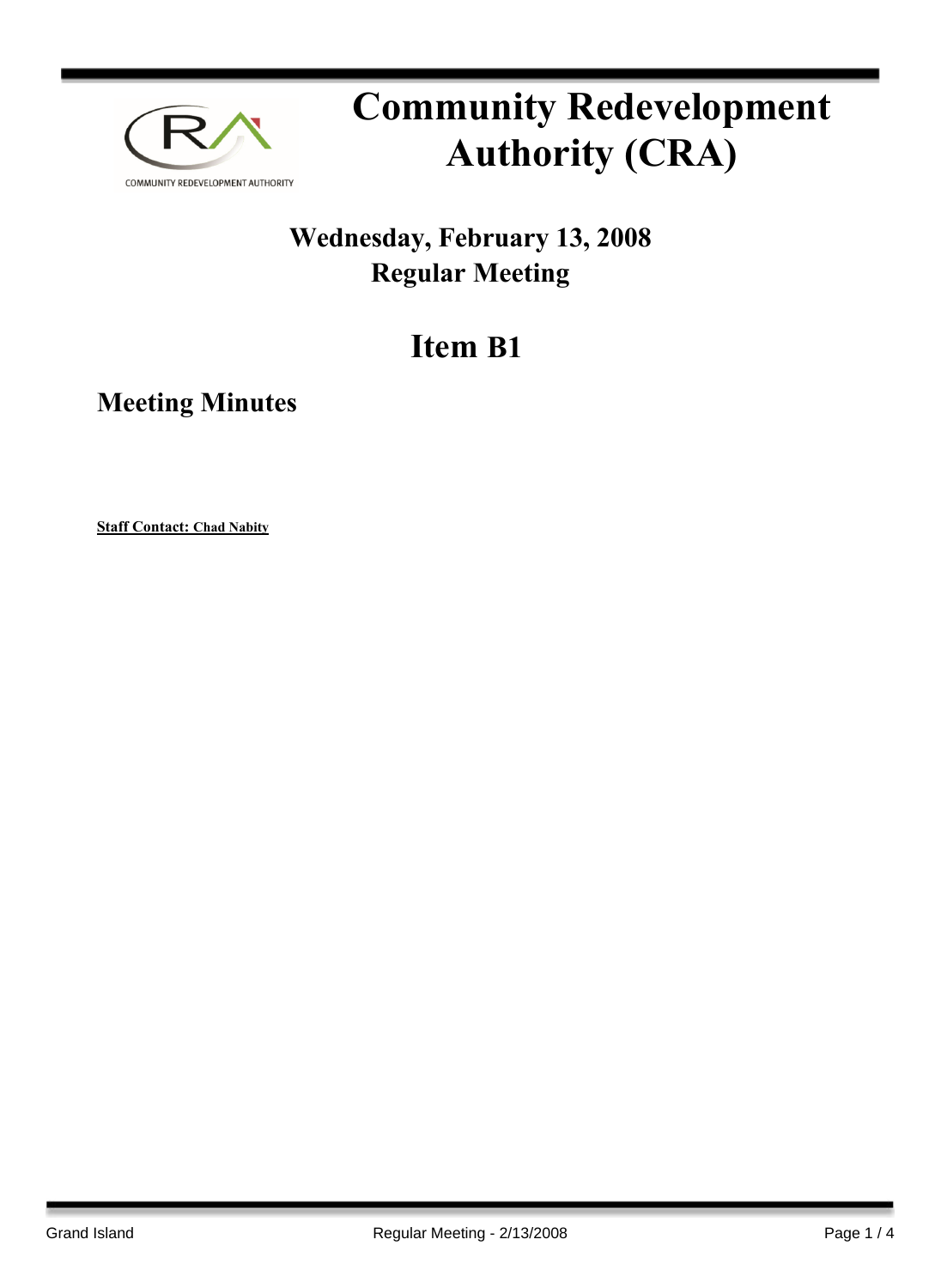#### OFFICIAL PROCEEDINGS

#### MINUTES OF

#### COMMUNITY REDEVELOPMENT AUTHORITY MEETING OF February 13, 2008

Pursuant to due call and notice thereof, a Regular Meeting of the Community Redevelopment Authority of the City of Grand Island, Nebraska was conducted on February 13, 2008 at City Hall 100 E First Street. Notice of the meeting was given in the February 6, 2008 Grand Island Independent.

- 1. CALL TO ORDER Chair Barry Sandstrom called the meeting to order at 4:05 p.m. The following members were present: Barry Sandstrom, Tom Gdowski, Sue Pirnie, Glen Murray and Lee Elliot. Also present were; Director, Chad Nabity; CRA Attorney Duane Burns. Barry Sandstrom stated this was a public meeting subject to the open meeting laws of the State of Nebraska. He noted that the requirements for an open meeting were posted on the wall easily accessible to anyone who would like to read through them.
- 2. APPROVAL OF MINUTES. A motion for approval of the Minutes for the January 10, 2008 CRA Meeting was made by Gdowski, and seconded by Pirnie . Upon roll call vote, all present voted aye. Motion carried unanimously.
- 3. APPROVAL OF FINANCIAL REPORTS. Chad Nabity reviewed the financial reports for the period of January 1, 2008 through January 31, 2008. He noted revenue in the amount of \$89,934 and expenses in the amount of \$70,448 for the month. Total cash was \$1,026,651. Motion by Murray, second by Gdowski, to approve the financial reports. Upon roll call vote, all present voted aye. Motion carried unanimously.
- 4. APPROVAL OF BILLS. The bills were reviewed by the Authority. Motion by Pirnie, second by Elliott, to approve the bills in the amount of \$109,662.46. Upon roll call vote all present voted aye. Motion carried unanimously to approve the payment of bills in the amount of \$109,662.46.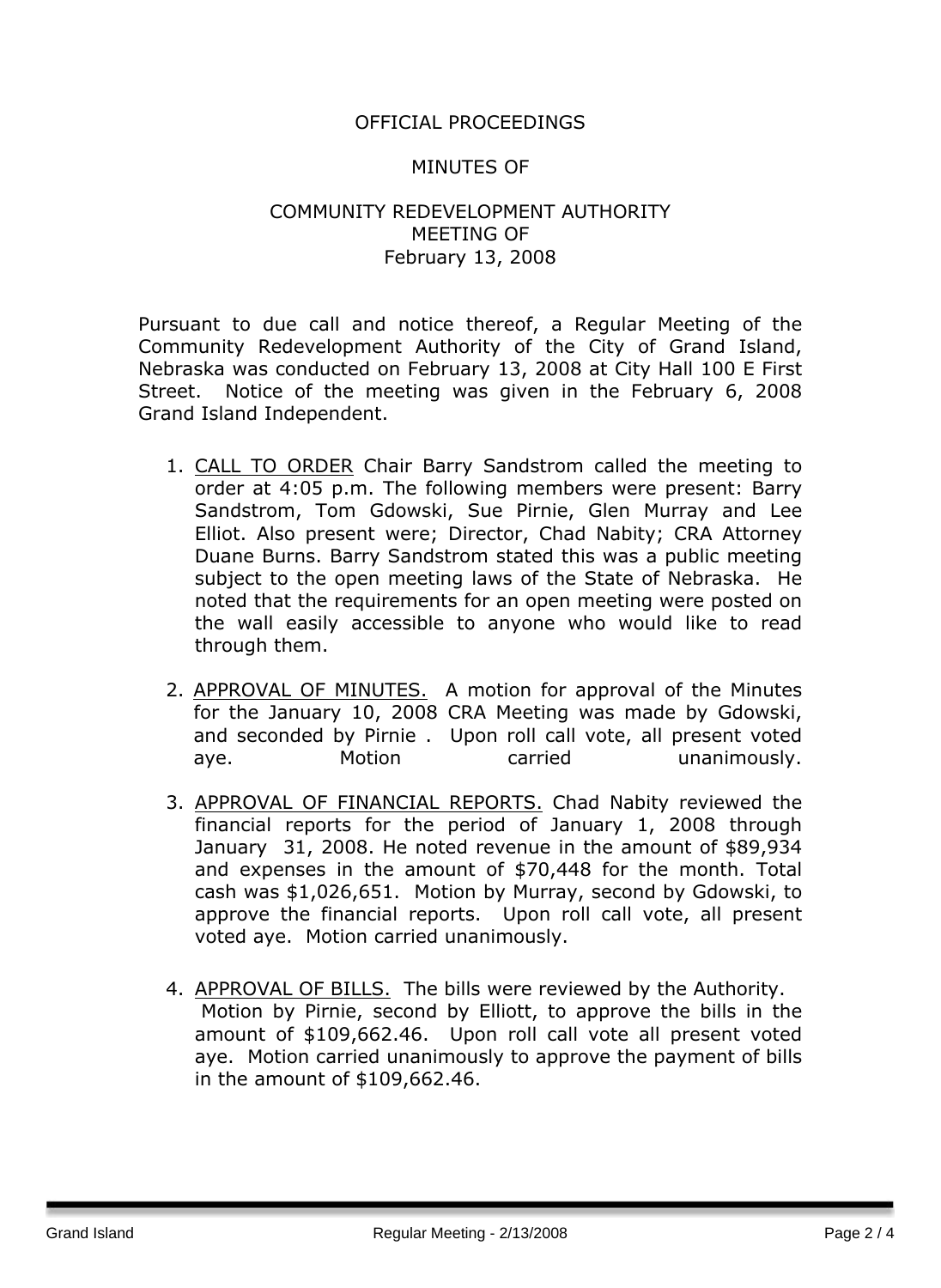- 5. REVIEW OF HABITAT FOR HUMANITY LOAN FOR DEMOLITION OF A HOUSE ON 1216 N. ST. PAUL ROAD. Nabity reported that in October of 2005 the CRA and Habitat for Humanity entered into an agreement whereby the CRA loaned Habitat the sum of \$3,900 to pay for the demolition of a house in CRA Area #1 with the stipulation that the loan would be forgiven if a new house was built on the lot within five years. Nabity explained that a new house has been constructed on the lot and that it would now be appropriate for the CRA to give Habitat official notice that the loan amount has been forgiven in accordance with the contract. Motion by Gdowski, second by Pirnie, to give official notice to Habitat for Humanity that the loan amount of \$3,900 to pay for the demolition of a house in CRA Area #1 has been forgiven. Upon roll call vote all present voted aye. Motion carried. Sandstrom added that the letter to Habitat should include a statement that the CRA would be happy to help again if a similar situation presents itself.
- 6. INTERLOCAL AGREEMENT WITH THE CITY OF GRAND ISLAND FOR QUIET ZONE IMPROVEMENTS.

Nabity reported that in January of 2008 the Grand Island City Council approved amendments to the redevelopment plans for CRA Areas #1, #4 and #6 relative to quiet zone improvements He explained that the amendments would permit the CRA to enter into an agreement with the City to participate in the funding of the quiet zone project in those areas. An agreement is attached to the Minutes of this meeting, which formalizes that commitment. Motion by Murray, second by Pirnie, to formalize the commitment and enter into an agreement with the City to participate in the funding of the quiet zone project in CRA Areas #1, #4 and #6. Upon roll call vote all present voted aye. Motion carried. Murray and Gdowski agreed to serve on the committee required by the interlocal agreement.

7. REVIEW OF COMMITTED PROJECTS AND CRA PROPERTIES. Nabity reported briefly. Total committed projects total \$463,282. Discussion was held on the status of projects. It is expected that a bill will come forward from Carl Mayhew for the Harmony Building shortly. Also the county has entered into an agreement to have their building demolished. The Romsa Real Estate Center project has run into some issues with building permits. The CRA suggested that it would be appropriate to have Duane Burns send a letter from the CRA to state that it is expected that all necessary permits and inspections be obtained